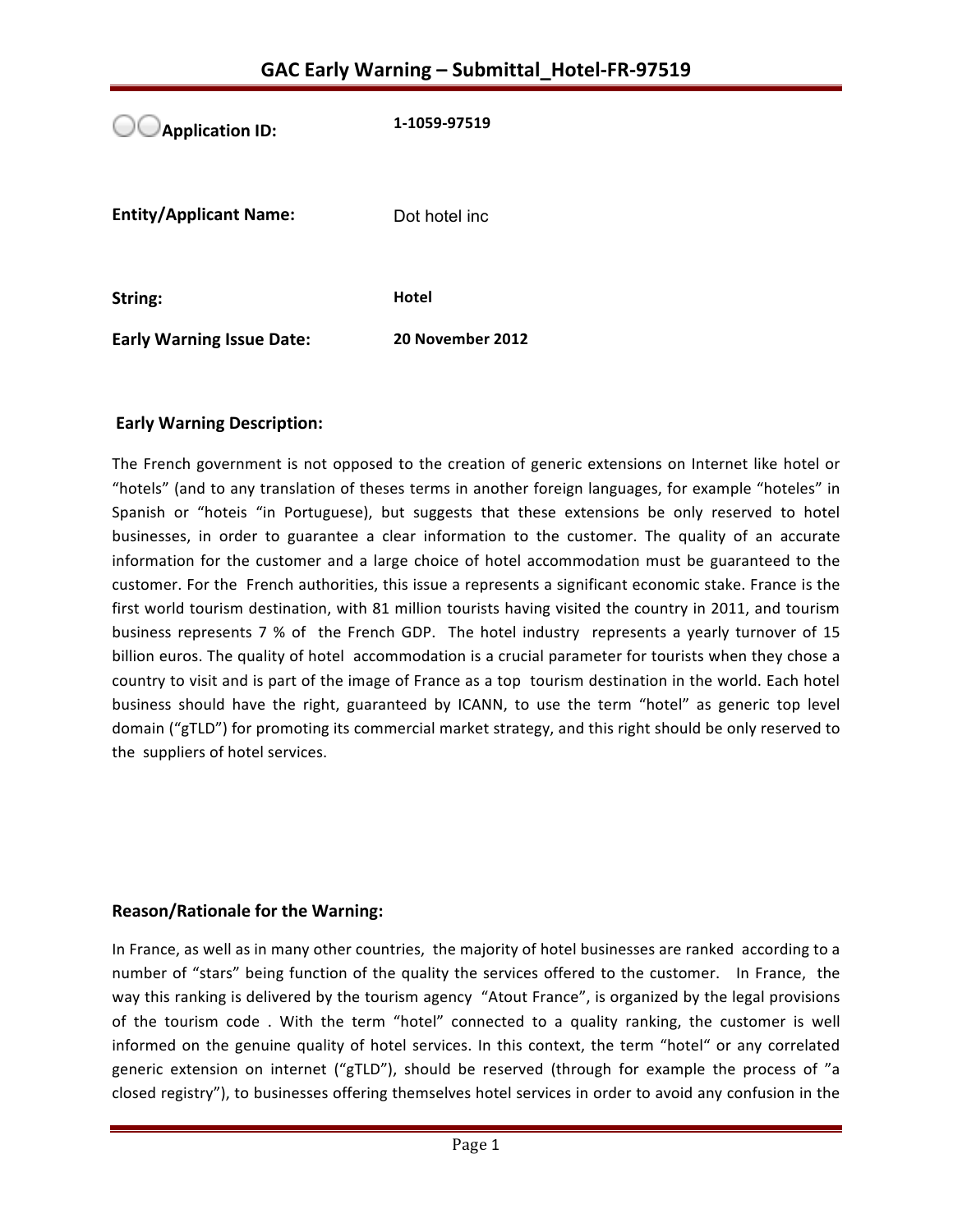customers' mind. The guarantee of a clear information of the customer on hotel accommodation services is the best way to promote tourism industry, not only in France but also in the whole world, through a fair competition of hotel businesses. Behind the term hotel as a generic denomination ('gTLD,"), any customer in the world must have the guarantee that will be directly connected to an hotel. 

# **Supporting Countries (Optional):**

**Possible Remediation:**

**Further Notes from GAC (Optional):** 

# **Instructions for Applicant**

## **ICANN** strongly encourages that the applicant work with relevant parties as soon as possible to address the concern voiced in the GAC Early Warning.

Upon receipt of this GAC Early Warning, the applicant has 21 calendar days to inform the GAC and ICANN, through the TLD Application System (TAS), of its decision to either withdraw or continue with the application. If the applicant does not notify the GAC and ICANN within 21 days of receiving the GAC Early Warning of its decision. The application will not move forward with the evaluation process.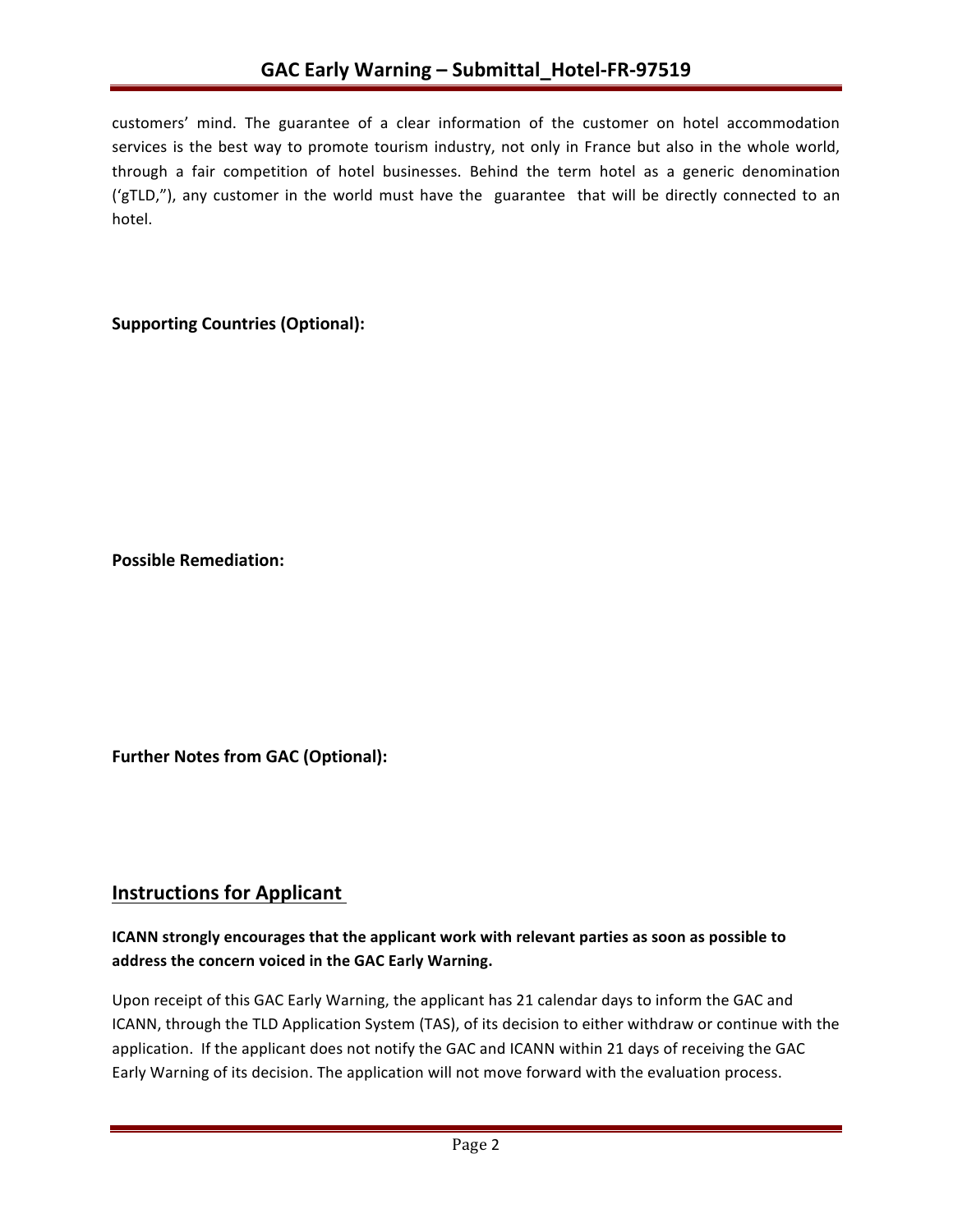#### **Asking questions about your GAC EW**

If you have questions or need clarification about your GAC Early Warning, please contact {*TBD*}. As highlighted above, ICANN strong encourages applicant's to contact {TBD} as soon as practical to ensure you are able to move to the next steps within the 21 day allotted time period.

#### **Continuing with your application**

If the applicant chooses to continue then they must complete the "Applicant's Response" section below notifying the GAC of intended actions, including the expected completion date, and remit their response to {need to define where this will be sent} within 21 days. Separately, the applicant must indicate in TAS its intention to continue with their application.

To complete these tasks the applicant must perform the following steps:

- 1. Log into TAS
- 2. Open the GAC Early Warning task
- 3. Click on the "Continue" button
- **4.** Separately, submit the GAC EW with the completed "Applicant Response" section to {*TBD* }

#### **Withdrawing your application**

Applicants choosing to withdraw must notify ICANN and the GAC within the 21-day window to be eligible for a refund of 80% of the evaluation fee (USD 148,000).

To receive the 80% refund, within 21-days the applicant must perform the following steps:

- 1. Log into TAS
- 2. Open the GAC Early Warning task
- **3.** Click on the "Withdraw" button

#### **For questions please contact: gacearlywarning@gac.icann.org**